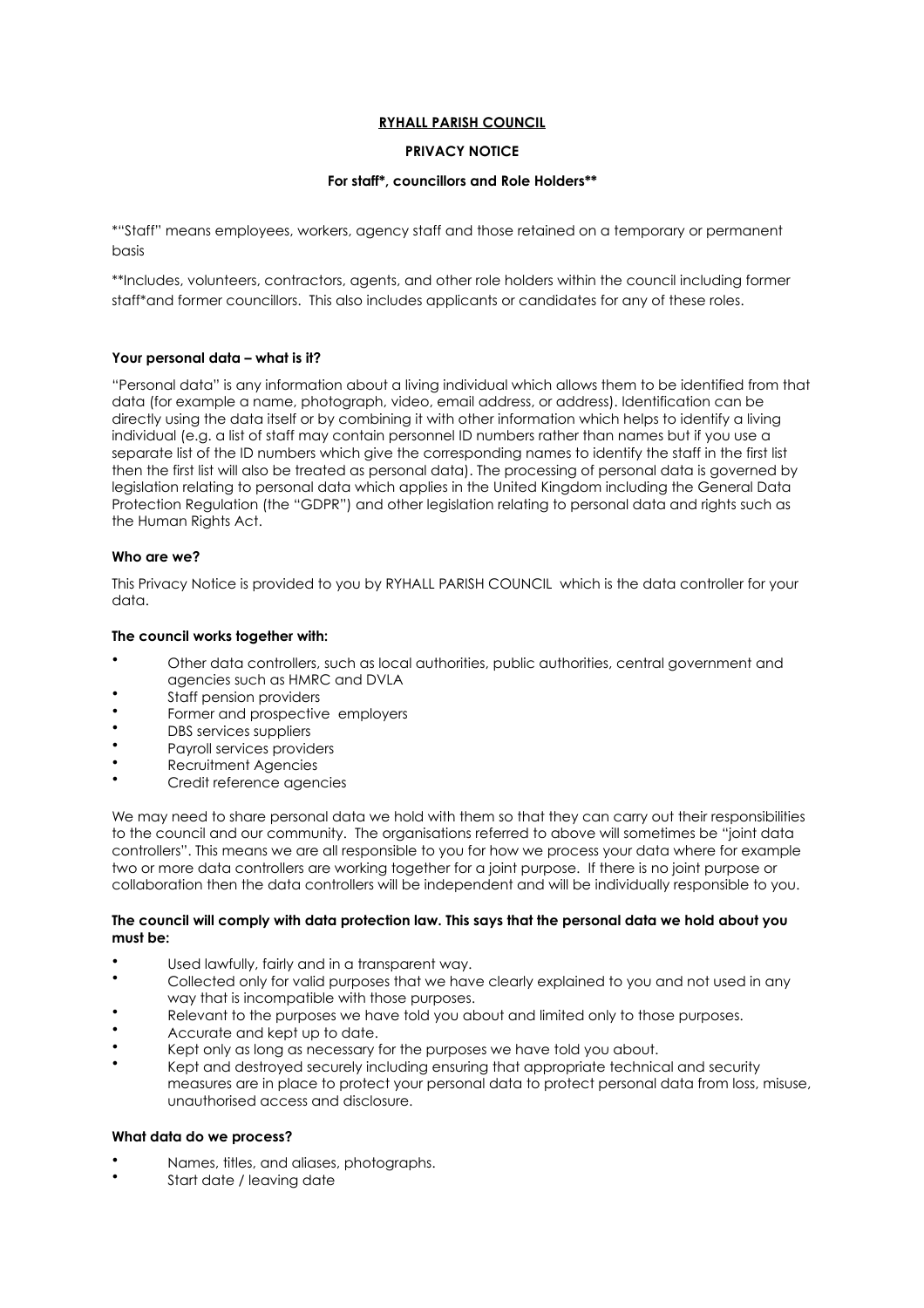- Contact details such as telephone numbers, addresses, and email addresses.
- Where they are relevant to our legal obligations, or where you provide them to us, we may process information such as gender, age, date of birth, marital status, nationality, education/ work history, academic/professional qualifications, employment details, hobbies, family composition, and dependants.
- Non-financial identifiers such as passport numbers, driving licence numbers, vehicle registration numbers, taxpayer identification numbers, staff identification numbers, tax reference codes, and national insurance numbers.
- Financial identifiers such as bank account numbers, payment card numbers, payment/ transaction identifiers, policy numbers, and claim numbers.
- Financial information such as National Insurance number, pay and pay records, tax code, tax and benefits contributions, expenses claimed.
- Other operational personal data created, obtained, or otherwise processed in the course of carrying out our activities, including but not limited to, CCTV footage, recordings of telephone conversations, IP addresses and website visit histories, logs of visitors, and logs of accidents, injuries and insurance claims.
- Next of kin and emergency contact information
- Recruitment information (including copies of right to work documentation, references and other information included in a CV or cover letter or as part of the application process and referral source (e.g. agency, staff referral))
- Location of employment or workplace.
- Other staff data (not covered above) including; level, performance management information, languages and proficiency; licences/certificates, immigration status; employment status; information for disciplinary and grievance proceedings; and personal biographies.
- Information about your use of our information and communications systems.

## **We use your personal data for some or all of the following purposes: -**

Please note: We need all the categories of personal data in the list above primarily to allow us to perform our contract with you and to enable us to comply with legal obligations.

- Making a decision about your recruitment or appointment.
- Determining the terms on which you work for us.
- Checking you are legally entitled to work in the UK.
- Paying you and, if you are an employee, deducting tax and National Insurance contributions.
- Providing any contractual benefits to you
- Liaising with your pension provider.
- Administering the contract we have entered into with you.
- Management and planning, including accounting and auditing.
- Conducting performance reviews, managing performance and determining performance requirements.
- Making decisions about salary reviews and compensation.
- Assessing qualifications for a particular job or task, including decisions about promotions.
- Conducting grievance or disciplinary proceedings.
- Making decisions about your continued employment or engagement.
- Making arrangements for the termination of our working relationship.
- Education, training and development requirements.
- Dealing with legal disputes involving you, including accidents at work.
- Ascertaining your fitness to work.
- Managing sickness absence.
- Complying with health and safety obligations.
- To prevent fraud.
- To monitor your use of our information and communication systems to ensure compliance with our IT policies.
- To ensure network and information security, including preventing unauthorised access to our computer and electronic communications systems and preventing malicious software distribution.
- To conduct data analytics studies to review and better understand employee retention and attrition rates.
- Equal opportunities monitoring.
- To undertake activity consistent with our statutory functions and powers including any delegated functions.
- To process a job application;
- To administer councillors' interests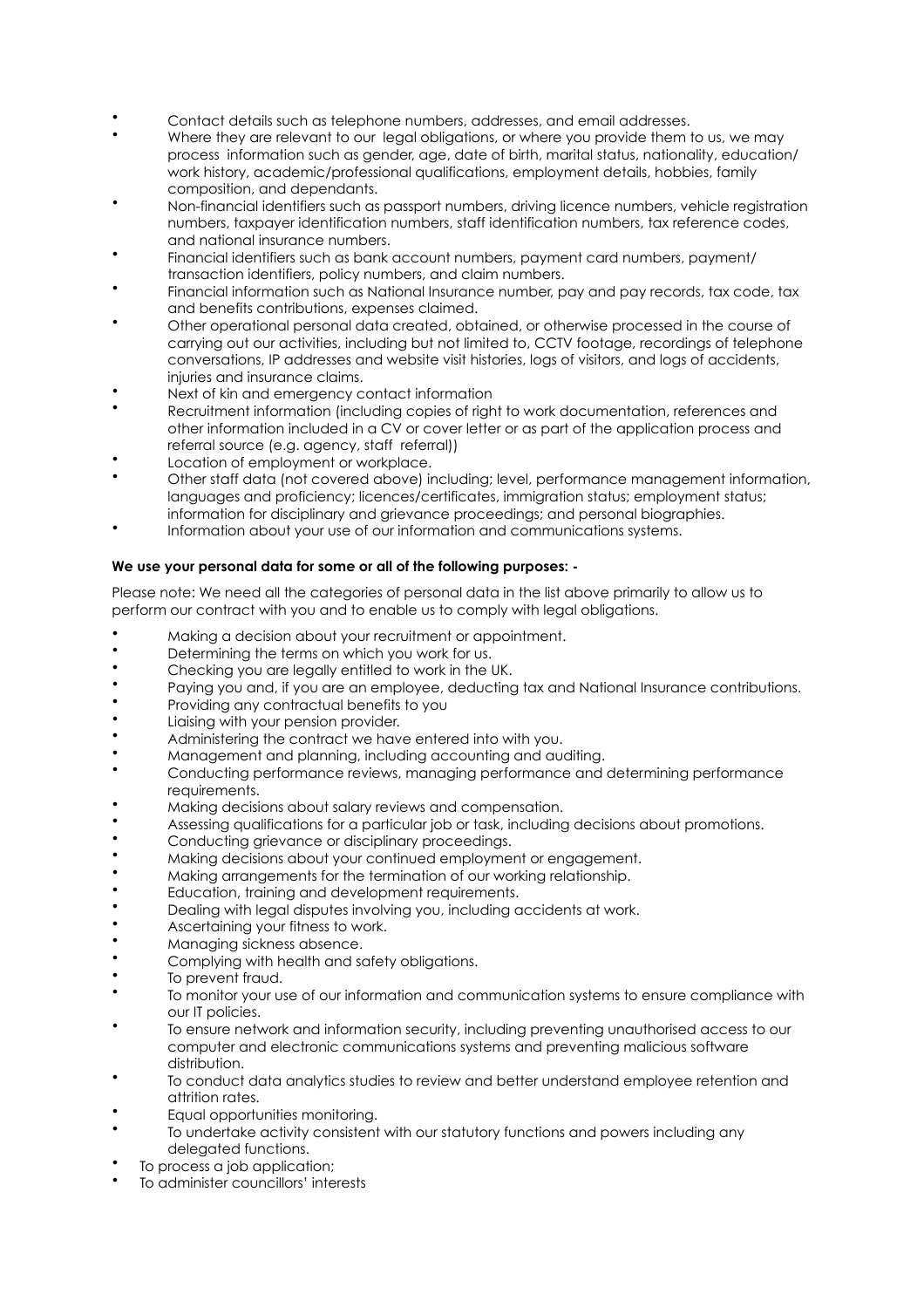To provide a reference.

Some of the above grounds for processing will overlap and there may be several grounds which justify our use of your personal data.

We will only use your personal data when the law allows us to. Most commonly, we will use your personal data in the following circumstances:

- Where we need to perform the contract we have entered into with you.
- Where we need to comply with a legal obligation.

We may also use your personal data in the following situations, which are likely to be rare:

- Where we need to protect your interests (or someone else's interests).
- Where it is needed in the public interest [or for official purposes].

#### **How we use sensitive personal data**

• We may process sensitive personal data relating to staff, councillors and role holders including, as appropriate:

> information about your physical or mental health or condition in order to monitor sick leave and take decisions on your fitness for work;

your racial or ethnic origin or religious or similar information in order to monitor compliance with equal opportunities legislation;

in order to comply with legal requirements and obligations to third parties.

- These types of data are described in the GDPR as "Special categories of data" and require higher levels of protection. We need to have further justification for collecting, storing and using this type of personal data.
- We may process special categories of personal data in the following circumstances:

In limited circumstances, with your explicit written consent.

Where we need to carry out our legal obligations.

Where it is needed in the public interest, such as for equal opportunities monitoring or in relation to our pension scheme.

Where it is needed to assess your working capacity on health grounds, subject to appropriate confidentiality safeguards.

Less commonly, we may process this type of personal data where it is needed in relation to legal claims or where it is needed to protect your interests (or someone else's interests) and you are not capable of giving your consent, or where you have already made the information public.

#### **Do we need your consent to process your sensitive personal data?**

- We do not need your consent if we use your sensitive personal data in accordance with our rights and obligations in the field of employment and social security law.
- In limited circumstances, we may approach you for your written consent to allow us to process certain sensitive personal data. If we do so, we will provide you with full details of the personal data that we would like and the reason we need it, so that you can carefully consider whether you wish to consent.
- You should be aware that it is not a condition of your contract with us that you agree to any request for consent from us.

#### **Information about criminal convictions**

- We may only use personal data relating to criminal convictions where the law allows us to do so. This will usually be where such processing is necessary to carry out our obligations and provided we do so in line with our data protection policy.
- Less commonly, we may use personal data relating to criminal convictions where it is necessary in relation to legal claims, where it is necessary to protect your interests (or someone else's interests) and you are not capable of giving your consent, or where you have already made the information public.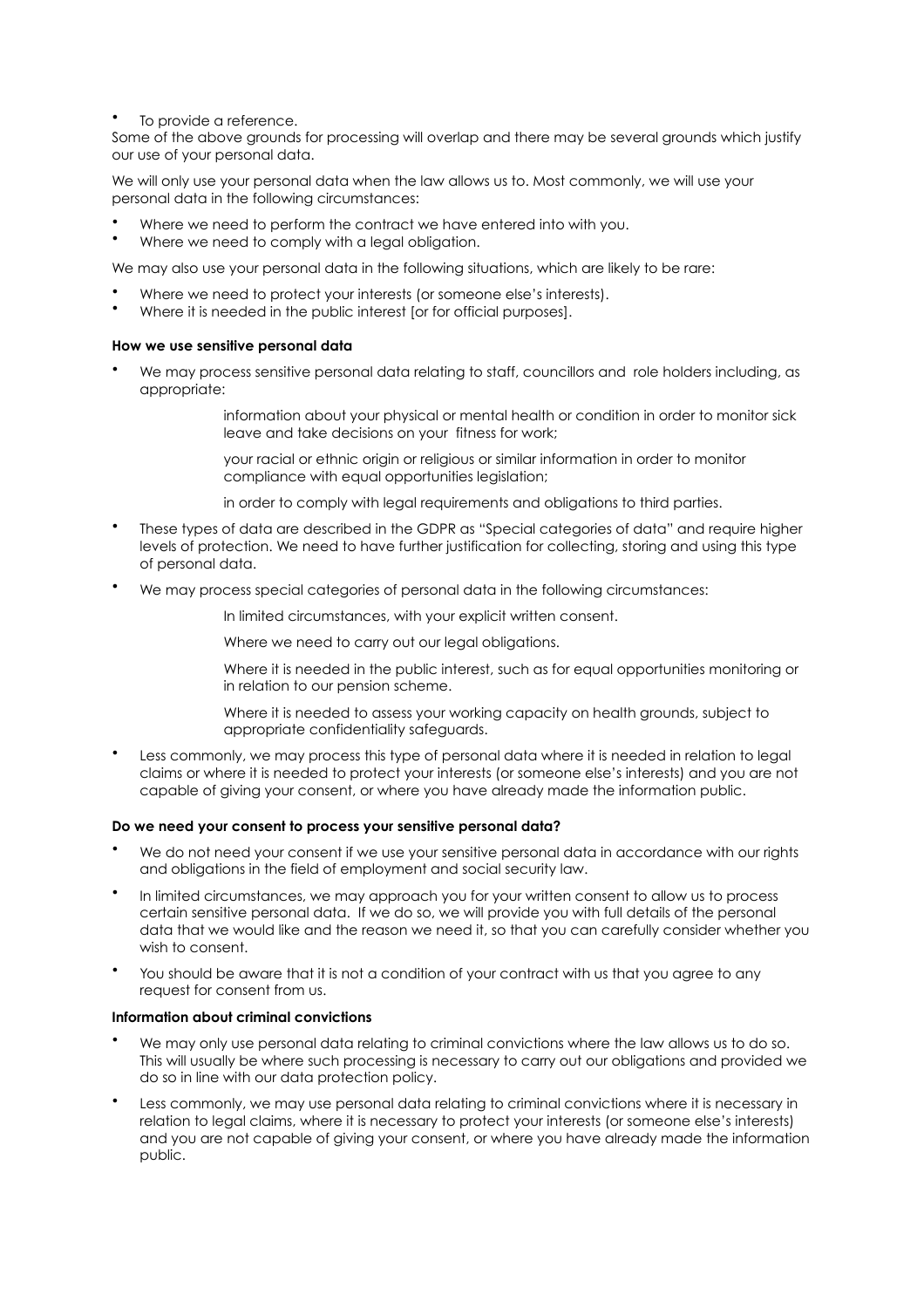• [We will only collect personal data about criminal convictions if it is appropriate given the nature of the role and where we are legally able to do so.] [Where appropriate, we will collect personal data about criminal convictions as part of the recruitment process or we may be notified of such personal data directly by you in the course of you working for us.]

### **What is the legal basis for processing your personal data?**

Some of our processing is necessary for compliance with a legal obligation.

We may also process data if it is necessary for the performance of a contract with you, or to take steps to enter into a contract.

We will also process your data in order to assist you in fulfilling your role in the council including administrative support or if processing is necessary for compliance with a legal obligation.

### **Sharing your personal data**

Your personal data will only be shared with third parties including other data controllers where it is necessary for the performance of the data controllers' tasks or where you first give us your prior consent. It is likely that we will need to share your data with:

- Our agents, suppliers and contractors. For example, we may ask a commercial provider to manage our HR/ payroll functions , or to maintain our database software;
- Other persons or organisations operating within local community.
- Other data controllers, such as local authorities, public authorities, central government and agencies such as HMRC and DVLA
- Staff pension providers
- Former and prospective employers
- DBS services suppliers
- Payroll services providers
- Recruitment Agencies
- Credit reference agencies
- Professional advisors
- Trade unions or employee representatives

### **How long do we keep your personal data?**

We will keep some records permanently if we are legally required to do so. We may keep some other records for an extended period of time. For example, it is currently best practice to keep financial records for a minimum period of 8 years to support HMRC audits or provide tax information. We may have legal obligations to retain some data in connection with our statutory obligations as a public authority. The council is permitted to retain data in order to defend or pursue claims. In some cases the law imposes a time limit for such claims (for example 3 years for personal injury claims or 6 years for contract claims). We will retain some personal data for this purpose as long as we believe it is necessary to be able to defend or pursue a claim. In general, we will endeavour to keep data only for as long as we need it. This means that we will delete it when it is no longer needed.

### **Your responsibilities**

It is important that the personal data we hold about you is accurate and current. Please keep us informed if your personal data changes during your working relationship with us.

### **Your rights in connection with personal data**

You have the following rights with respect to your personal data: -

When exercising any of the rights listed below, in order to process your request, we may need to verify your identity for your security. In such cases we will need you to respond with proof of your identity before you can exercise these rights.

## *1. The right to access personal data we hold on you*

- At any point you can contact us to request the personal data we hold on you as well as why we have that personal data, who has access to the personal data and where we obtained the personal data from. Once we have received your request we will respond within one month.
- There are no fees or charges for the first request but additional requests for the same personal data or requests which are manifestly unfounded or excessive may be subject to an administrative fee.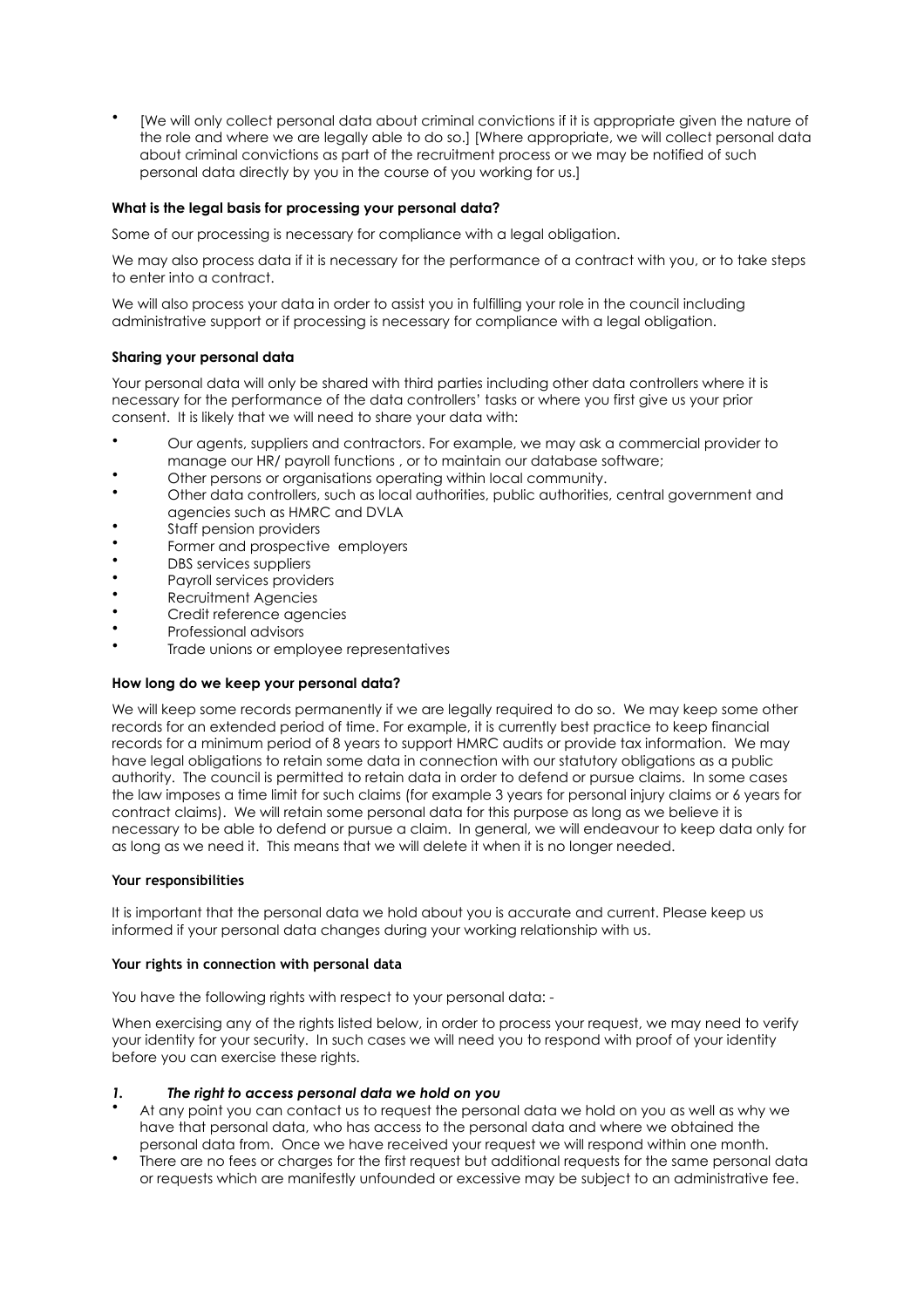# *2. The right to correct and update the personal data we hold on you*

If the data we hold on you is out of date, incomplete or incorrect, you can inform us and your data will be updated.

### *3. The right to have your personal data erased*

- If you feel that we should no longer be using your personal data or that we are unlawfully using your personal data, you can request that we erase the personal data we hold.
- When we receive your request we will confirm whether the personal data has been deleted or the reason why it cannot be deleted (for example because we need it for to comply with a legal obligation).

### *4. The right to object to processing of your personal data or to restrict it to certain purposes only*

• You have the right to request that we stop processing your personal data or ask us to restrict processing. Upon receiving the request we will contact you and let you know if we are able to comply or if we have a legal obligation to continue to process your data.

### *5. The right to data portability*

- You have the right to request that we transfer some of your data to another controller. We will comply with your request, where it is feasible to do so, within one month of receiving your request.
- *6. The right to withdraw your consent to the processing at any time for any processing of data to which consent was obtained*
- You can withdraw your consent easily by telephone, email, or by post (see Contact Details below).

### *7. The right to lodge a complaint with the Information Commissioner's Office.*

• You can contact the Information Commissioners Office on 0303 123 1113 or via email https:// ico.org.uk/global/contact-us/email/ or at the Information Commissioner's Office, Wycliffe House, Water Lane, Wilmslow, Cheshire SK9 5AF.

### **Transfer of Data Abroad**

Any personal data transferred to countries or territories outside the European Economic Area ("EEA") will only be placed on systems complying with measures giving equivalent protection of personal rights either through international agreements or contracts approved by the European Union. Our website is also accessible from overseas so on occasion some personal data (for example in a newsletter) may be accessed from overseas

#### **Further processing**

If we wish to use your personal data for a new purpose, not covered by this Privacy Notice, then we will provide you with a new notice explaining this new use prior to commencing the processing and setting out the relevant purposes and processing conditions. Where and whenever necessary, we will seek your prior consent to the new processing, if we start to use your personal data for a purpose not mentioned in this notice.

#### **Changes to this notice**

We keep this Privacy Notice under regular review and we will place any updates on [www.ryhallparishcouncil.co.uk](http://www.ryhallparishcouncil.co.uk)

This Notice was last updated in April 2018.